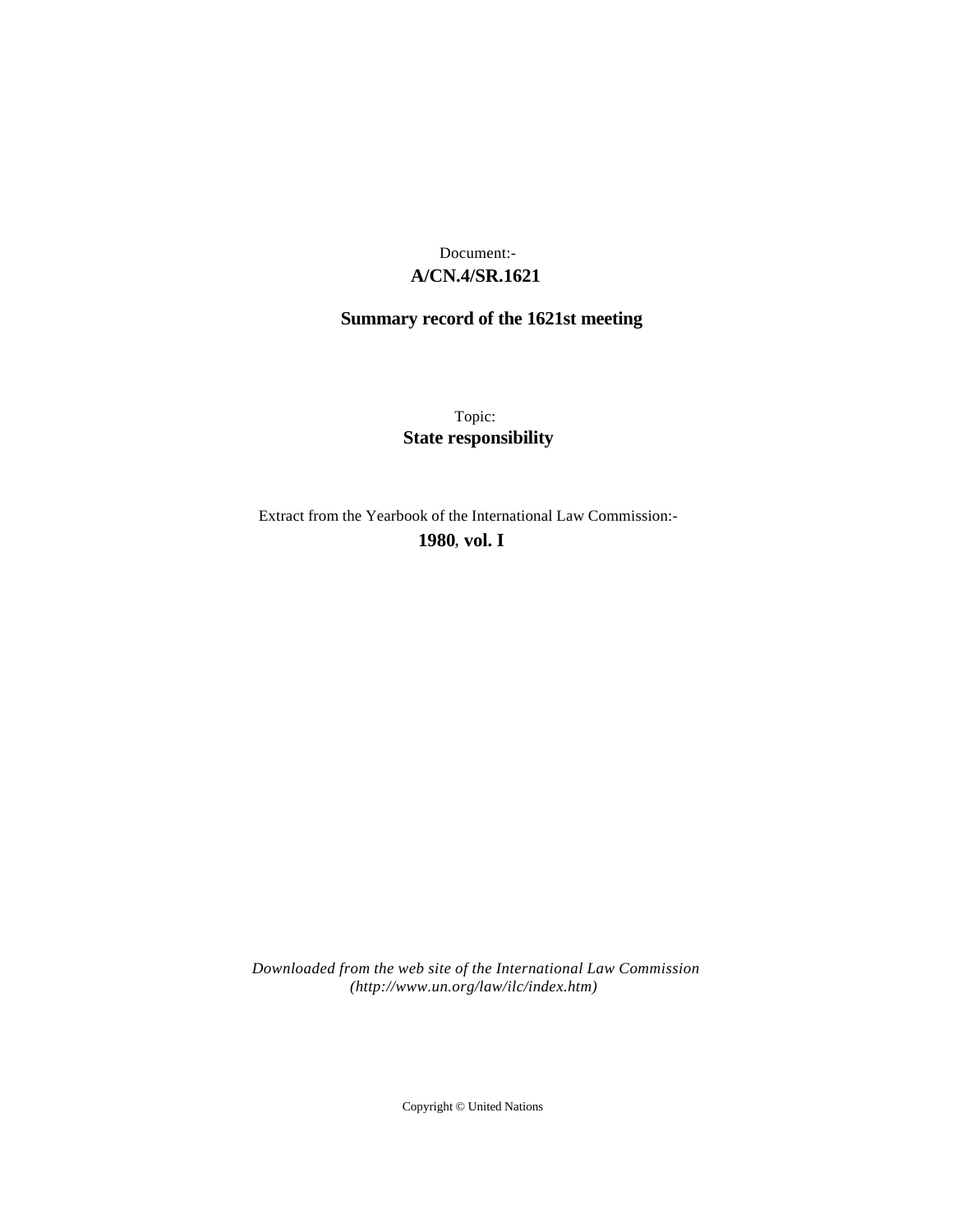covered the great problem on which the peace of the world hung.

21. He was convinced that the reference to armed attack alone was not enough. To illustrate his view, he cited the example of a State which sent its fishing vessels into a zone regarded by another State as an exclusive fisheries zone, thus provoking incidents with warships of that other State. He was personally prepared to concede that that was a case of selfdefence as between the two States involved, even though it would be going too far in such a case to speak of aggression or crime, for the situation did provoke some acts of violence or coercion. Similarly, if a State launched a satellite which broadcast to the territory of another State radio or television programmes that gave rise to internal disturbances, that other State might try to destroy the satellite and claim that it was acting in self-defence against a cultural or political aggression; he was not sure that in such a case it would be possible to speak of armed attack. Again, if a State blockaded a strait in order to cause prejudice to another State, the action might conceivably be regarded as armed attack, and it would be understandable that the State suffering the blockade should argue that the situation was one in which it could act in self-defence.

22. Self-defence presupposed the existence of an immediate and direct link between the action taken and the action against which it was taken. Self-defence was a self-contained notion distinct from state of necessity and from *force majeure.* He considered that the Commission should do no more than formulate a relatively vague provision concerning self-defence, for the international community had not yet reached a sufficient degree of unity to be able to go beyond a certain stage. Accordingly, the Commission could do no more than refer to the existing general rule.

23. The question had been asked whether reference should be made to the Charter or to some other more general principles. He considered that it would be most desirable to refer to the principles of international law that had been embodied in, among others, the Charter. The use of the words "among others" ("*notamment")* would imply that not all principles concerning selfdefence were stated in the Charter. It would be recalled that at the United Nations Conference on the Law of Treaties the question of the retroactive application of the principles of the Charter to situations antedating the Charter had been raised, and that Sir Humphrey Waldock, Special Consultant, had answered that it was not the Commission's function to settle problems of that kind. Likewise, the Commission should admit that the notions of self-defence and aggression antedated its draft articles.

24. He considered that an article on self-defence was needed in the draft. At the same time, he considered that the article should not be one of substance, but should be in the form of a clause laying down a general proviso or saving clause and mentioning self-defence in

the vaguest possible terms. Although not opposed to a reference to the Charter, he would prefer in that case that reference should be made not solely to Article 51 but to the whole of the Charter, by means of a passage drafted on the following lines: "... the general principles of self-defence as embodied, among others, in Article 51 of the Charter of the United Nations".

25. He expected that it would be difficult to write the commentary to the draft article, and thought that the Commission should once again trust Mr. Ago to find appropriate language.

*The meeting rose at 11.40 a.m.*

#### **1621st MEETING**

*Friday, 27 June 1980, at 10.20 a.m.*

*Chairman:* Mr. C. W. PINTO

*Members present:* Mr. Barboza, Mr. Calle y Calle, Mr. Diaz Gonzalez, Mr. Francis, Mr. Jagota, Mr. Quentin-Baxter, Mr. Reuter, Mr. Riphagen, Mr. Sahovic, Mr. Schwebel, Mr. Tabibi, Mr. Tsuruoka, Mr. Ushakov, Sir Francis Vallat.

*Also present:* Mr. Ago

**State responsibility** *(continued)* **(A/CN.4/318/Add.5- 7, A/CN.4/328 and Add. 1-4)**

[Item 2 of the agenda]

DRAFT ARTICLES SUBMITTED BY MR. AGO *(continued)*

ARTICLE 34 (Self-defence)<sup>1</sup>  *(continued)*

1. Mr. SCHWEBEL said he endorsed the main thrust of the report  $(A/CN.4/318/Add.5-7$ , sect. 6) and agreed in particular with the parts relating to proportionality and collective self-defence. He also agreed that there were questions which the Commission should not attempt to answer within the context of draft article 34 and the commentary thereto, such as the lawfulness of preventive self-defence.

2. On a number of points, however, his views were not entirely in accord with those of Mr. Ago. In the first place, while it was true that the Charter of the United Nations codified the law governing the use of force in international relations, including the use of force in self-defence, Article 51 of the Charter, taken alone, could not be said to do so. The Charter included other provisions of paramount importance, such as Article 2, paragraph 4, which, in its reference to the "threat" as well as to the "use" of force in inter-

**<sup>1</sup> For text, see 1619th meeting, para. 1.**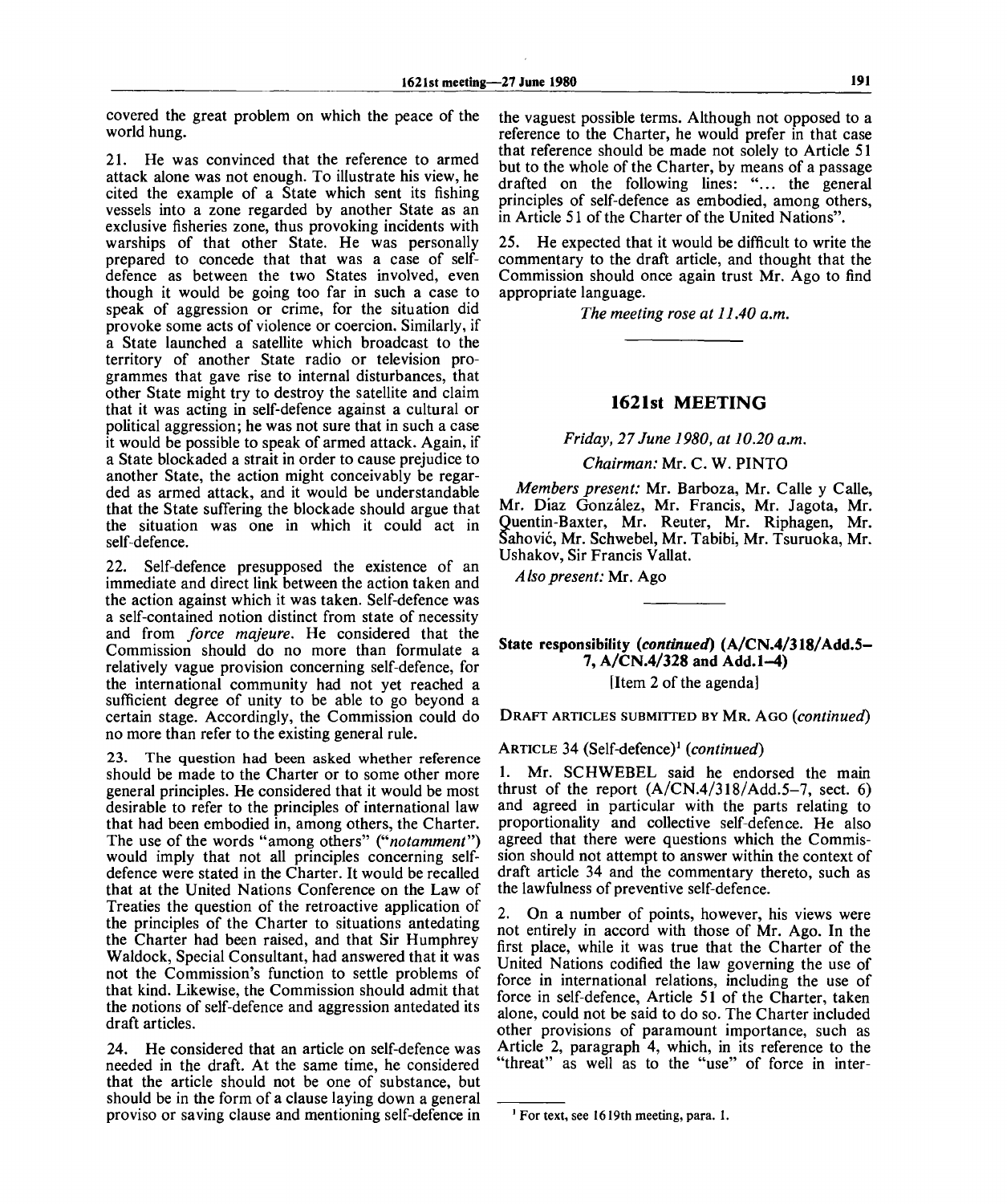national relations, clearly had a bearing on the lawfulness of action taken in preventive self-defence, or again, the provisions of, *inter alia,* Chapters VII and VIII, which established that the use of force could be authorized or required by the Security Council and regional organizations. Hence, it might be necessary to include in the draft an article which, in substance, provided that, where a State used force in a manner that would breach an international obligation were it not for the fact that the State was responding to a requirement or authorization of the United Nations or a regional organization acting pursuant to the Charter of the United Nations, that State did not incur international responsibility.

3. Those considerations led him to conclude that draft article 34 should not specifically mention Article 51 of the Charter but should refer, in more general terms, to international law and to the Charter of the United Nations. He would suggest, for example, some wording along the following lines:

"The wrongfulness of an act of a State not in conformity with an international obligation to another State is precluded if the State committed the act in the exercise of legitimate individual or collective self-defence in accordance with the provisions of the Charter of the United Nations."

4. Furthermore, it had rightly been said that selfdefence was the other side of the coin of aggression, in which connexion he pointed out that, in its Definition of Aggression,<sup>2</sup> the General Assembly of the United Nations referred not to acts in contravention of Article 51 of the Charter but to acts in contravention of the Charter. Also, the acts of aggression specified in the Definition were not limited to armed attack.

5. Lastly, Mr. Ago had said that a State could act in self-defence only in response to the action of another State and not, for example, in response to attacks by private individuals or organizations. If that meant that State responsibility applied solely to State action or to acts or omissions by a State or imputed to it, he could agree. But if it meant that a State was not entitled to act in self-defence to attacks or threats of attack by other entities, he could not agree. Surely, a State was entitled to act in self-defence against, for instance, attacks by terrorist organizations or individuals? He would be grateful for Mr. Ago's views on that point.

Mr. FRANCIS said that draft article 34 had great practical significance for States in view of its relationship to Article 51 of the Charter of the United Nations.

7. In approaching the issue of self-defence in international law, he saw the concept as one which, first of all, set precise limits to the legitimate use of force by a State. He also saw its rationale as deriving from internal law, since self-defence in international law was no more than the sum of the rights to self-help that a

State vested in its people. In other words, self-defence in international law was an extension of that collective right in the face of a common external aggressor. It would, however, be wrong to suggest that self-defence in international law had any more direct analogy with internal law. For instance, whereas some national laws on self-defence imposed a substantive requirement on the person in danger to retreat before exerting any measure of force, there was no such requirement in international law. There could be no retreat from national territory, save possibly as a tactical ploy. On the basis of that fundamental premise, it seemed to him that Article 51 of the Charter of the United Nations should not present any difficulty so far as draft article 34 was concerned.

8. The Commission's problem was rather one of drafting, and in that connexion care should be taken not to include any element that might amend the Charter, directly or indirectly. It should be remembered that self-defence, although a right like *force majeure,* necessity and distress, rested on an entirely different legal basis from the other circumstances that precluded wrongfulness. Indeed, it had been termed imperative, which was tantamount to saying that it had the force of *jus cogens.* How else could it remove the wrongfulness involved in a breach of a peremptory norm? The special nature of the right lay in the fact that it arose only when a wrongful act, within the meaning of Article 51 of the Charter, had been committed by a State. The question then was whether that right fell within the circumstances that precluded wrongfulness or was to be treated as being of an exceptional nature.

9. For the answer to that question, it was necessary to turn to the Charter itself. It seemed to him that Article 51 covered a situation that was different from the one contemplated in Article 2, paragraph 4. In that connexion, Mr. Ago had mentioned at the 1619th meeting the attitude of a country which had felt that the inclusion of a provision on self-defence in the Briand-Kellogg Pact of 1928 would have diminished the impact of the ban on recourse to war; it could perhaps be argued that the same consideration applied in respect of Article 51 of the Charter as it related to Article 2, paragraph 4. For his part, he saw Article 51 as an exception to Article 2, paragraph 4, and therefore considered that self-defence, although differing in its legal character from necessity, *force majeure* and distress, was one of the circumstances which precluded wrongfulness.

10. The next point to decide was whether Mr. Ago's report should be taken as the basis on which the Commission was to prepare its own report to the General Assembly. There were in fact three main aspects to the report, namely, interpretation of the Charter of the United Nations, the historical landmarks in the development of self-defence as a concept of international law, and the conflicting doctrine in that regard. As for the first two aspects, he

<sup>&</sup>lt;sup>2</sup> General Assembly resolution 3314 (XXIX), annex.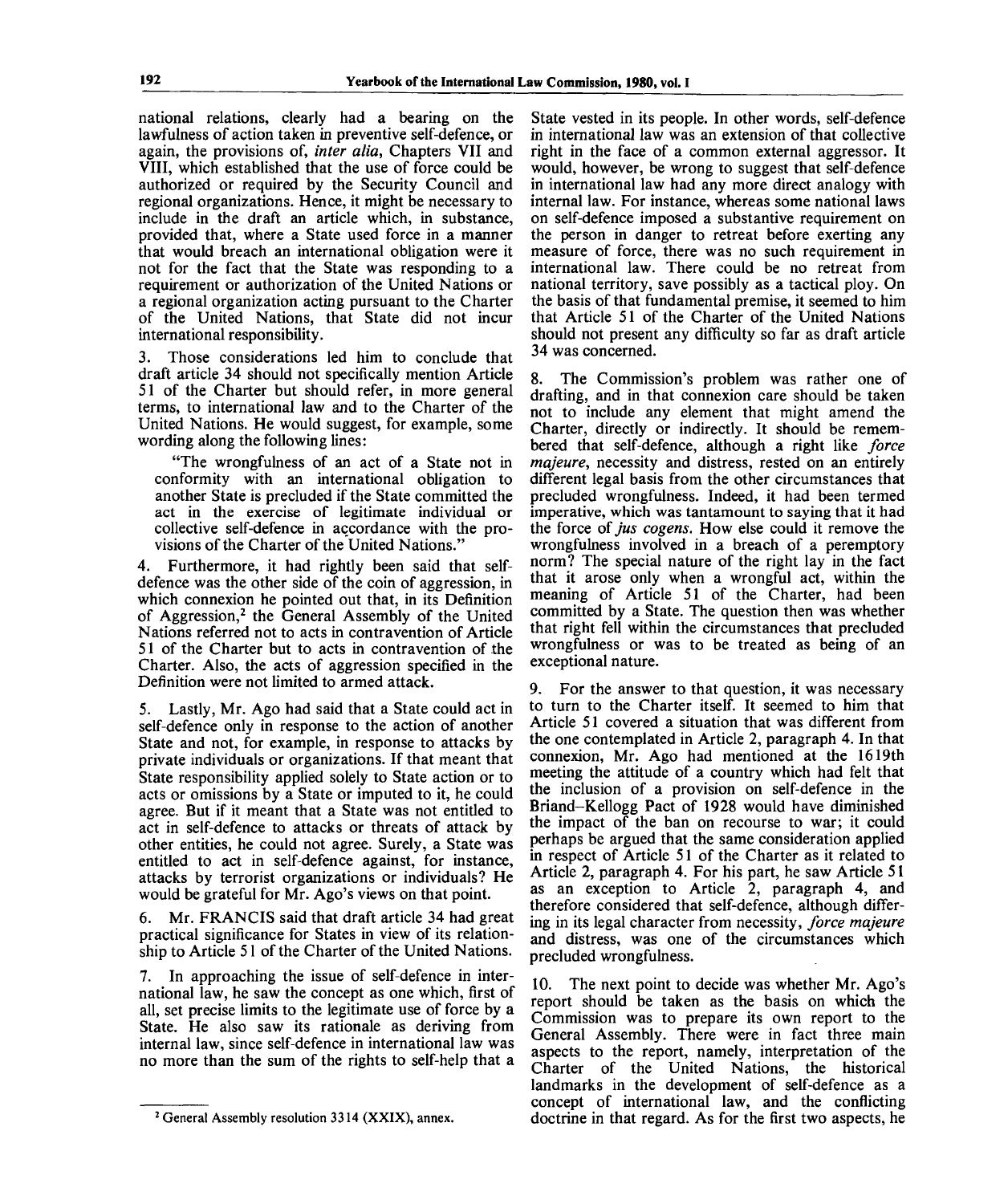considered that, within the context of its work, the Commission was required to engage in some interpretation of the Charter, and he saw no harm in summarizing the history of the development of the concept of self-defence, since that would help in understanding the significance of the word "inherent" in Article 51 of the Charter. So far as the third aspect was concerned, he thought it entirely appropriate for the report to refer to doctrine, not only because the Commission was required to do so under its Statute but also because it would be remiss if it failed to take a position on the wealth of doctrine that had built up since the Second World War.

11. In that respect, Mr. Ago had been right to refer to the *"Caroline"* case, since there was clearly a difference between a situation in which a State acted in self-defence to protect its own interests and a situation—involving private individuals—to which the State was not a party and of which it might not even be aware. In the latter case, the issue was whether the State could act within the context of a state of necessity.

12. Subject to those comments, he could accept the report, and he agreed in particular that immediacy of response and proportionality were basic to the concept of self-defence. There was however one point on which he dissented. He noted that in his report Mr. Ago had left open the question of whether certain measures taken in self-defence would be in accordance with Article 51 of the Charter. Therefore, the words which appeared between brackets in the first sentence of paragraph 120 should be deleted wherever they occurred in the report.

13. Mr. SAHOVlC said that, in the main, he agreed with the conclusions reached by Mr. Ago on the question of self-defence. Those conclusions were consistent with modern general international law and could serve as a basis for the formulation of an article on self-defence as a circumstance that precluded wrongfulness.

14. The debate on draft article 34 had afforded an opportunity to discuss general questions which went beyond the framework of that provision. For example, a parallel had been drawn between the concept of self-protection or self-help embodied in general international law and the concept of self-defence as embodied in Article 51 and other provisions of the Charter of the United Nations. In his opinion, there was no doubt that the content of Article 51 of the Charter clearly reflected the progress made in the development of general international law with regard to the concept of self-defence. That article had been drafted in the light of the prohibition of recourse on the use of force, and it regarded self-defence, whether individual or collective, as an inherent right.

15. In the years following the signing of the Charter, some writers, including Kelsen, had held the view that there was a law of the United Nations but that such

law, based on the multilateral treaty constituted by the Charter, had been applicable only as between the Member States of the Organization. Too much emphasis on the Charter as a foundation of international law was to be avoided. Much time had passed since then, however, and the Commission itself had helped to show, through its work, that the Charter now embodied general international law. That was why he, like Mr. Ago, considered that the question of a relationship between Article 51 of the Charter and customary international law did not arise.

16. With regard to the nature of the concept of self-defence, it could be asked whether it was a right, an excuse or an exception to the general rule banning recourse to the threat or use of force. It was quite apparent from the text of Article 51 of the Charter that self-defence was simply one of the exceptions to the premise that the threat or use of force was prohibited. The reference to armed attack in Article 51 also derived from that premise.

17. Self-defence was to be viewed as an exception and an inherent right because it was bound up with the existence of States as subjects of international law and because it was one of the attributes of their sovereignty. Therefore, one might well ask whether it was essential to formulate an article on self-defence, since self-defence was an inherent part of State sovereignty. But that was not the problem. A definition of aggression based on the prohibition of the use of force already existed and, as an exception to that prohibition, self-defence definitely had a place in chapter V of the draft.

18. He agreed with Mr. Francis in the matter of interpreting the Charter. Admittedly, the Commission was not officially empowered to interpret that instrument, but it had to proceed with the codification and progressive development of international law, a task that permitted it to express its views on the meaning of certain provisions of the Charter. Obviously, in doing so, it was not acting in the same way as bodies composed of representatives of States, but it did have to take account of the preparatory work for the United Nations Conference on International Organization (San Francisco, 1945), the practice of bodies entrusted with the task of implementing the Charter and also the practice of States. In that respect, Mr. Ago could perhaps have engaged in more detailed research. In any event, the Commission should move in that direction so as to carry out its task of promoting the progressive development of international law. In order to formulate the article under consideration, it must also take account of the facts. The application of Article 51 of the Charter had given rise to enormous dispute, and the actual situations in which it had been applied had always been so delicate and had involved so many political interests that it had not been possible to adopt a clear position, something that might be pointed out in the commentary to draft article 34.